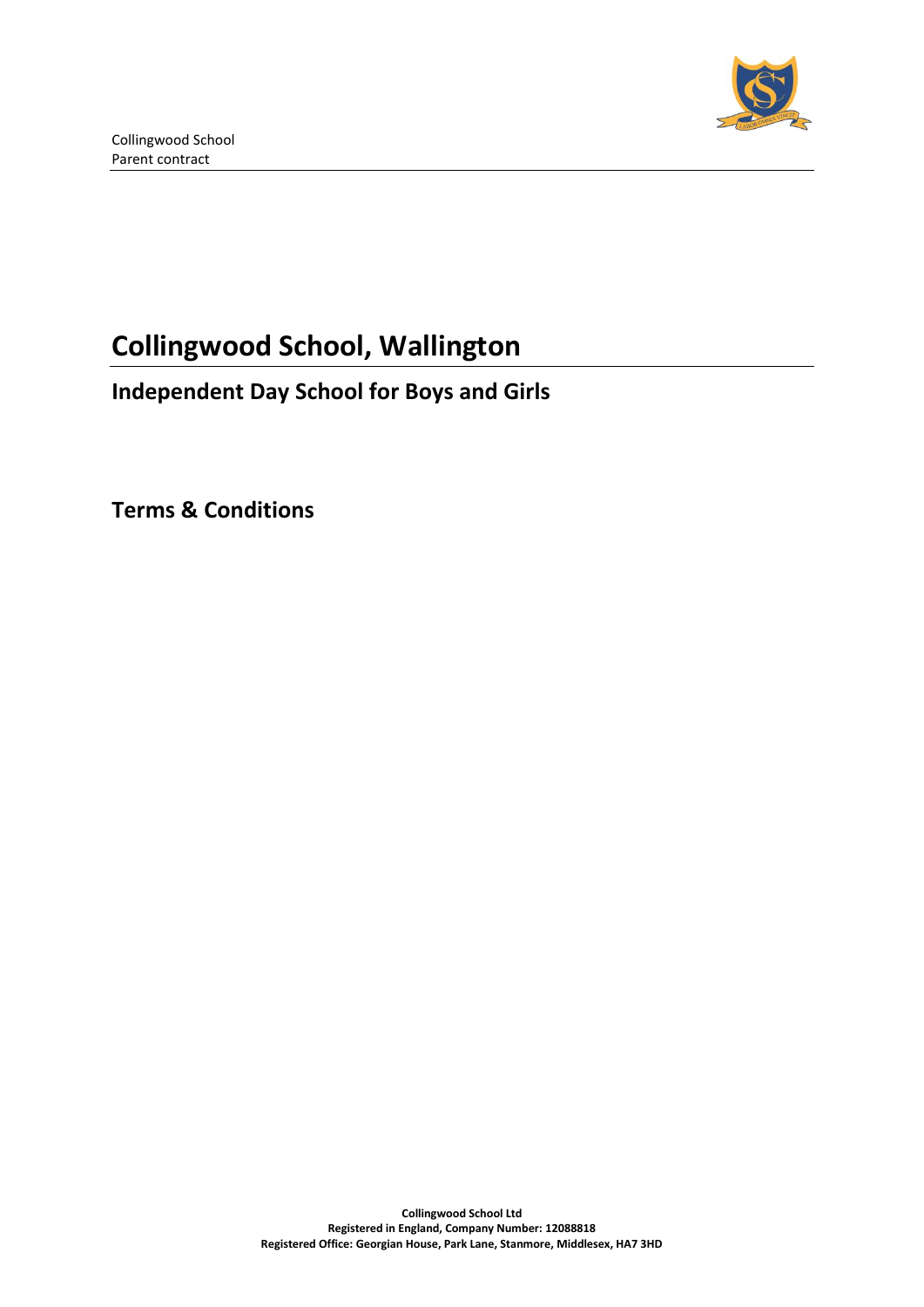

#### **Collingwood School Terms and conditions**

#### 1 **Introduction**

- 1.1 **Terms and conditions:** These Terms and conditions reflect the custom and practice of independent schools for many generations and together with:
	- 1.1.1 the letter of offer;
	- 1.1.2 the acceptance form; and
	- 1.1.3 the fees list

they form the basis of a legally binding contract between the Parents and the School for the provision of educational services. These Terms and conditions are intended to promote the education and welfare of pupils and the stability, forward-planning, proper resourcing and development of Collingwood School.

- 1.2 **Variations:** these Terms and conditions, and the fees list are subject to change from time to time to reflect changes in the law or in custom and practice at the School.
- 1.3 **Fees and Notice:** The rules concerning Fees and Notice are of particular importance and are set out in Section 4 and Section [9.](#page-14-0)
- 1.4 **Managing change:** Collingwood School, as any other school, is likely to undergo a number of changes during the time your child is a pupil here. Please see Section [11](#page-16-0) for further details of the changes that may be made and the consultation and notice procedures that will apply.

#### 2 **Terminology**

- 2.1 **School or We or Us:** means Collingwood School Ltd as now or in the future constituted (and any successor). The School is constituted as a company limited by shares.
- 2.2 **School Governors or Governing Body**: means the Governors of the School who are appointed from time to time under the terms of its governing instrument and who are responsible for governance of the School.
- 2.3 **Head**: means the Head of the School as appointed by the School Governors. The Head is responsible for the day-to-day running of the School.
- 2.4 **Parents or You**: means any person who has signed the acceptance form. The Parents are legally responsible, jointly and severally, for complying with their obligations under these Terms and conditions. Fees payable by a third party (for example, an employer, grandparent, step-parent without Parental Responsibility or third party credit provider) will be subject to a separate agreement between the School, the Parents and the third party. Please also see [11.5.](#page-17-0)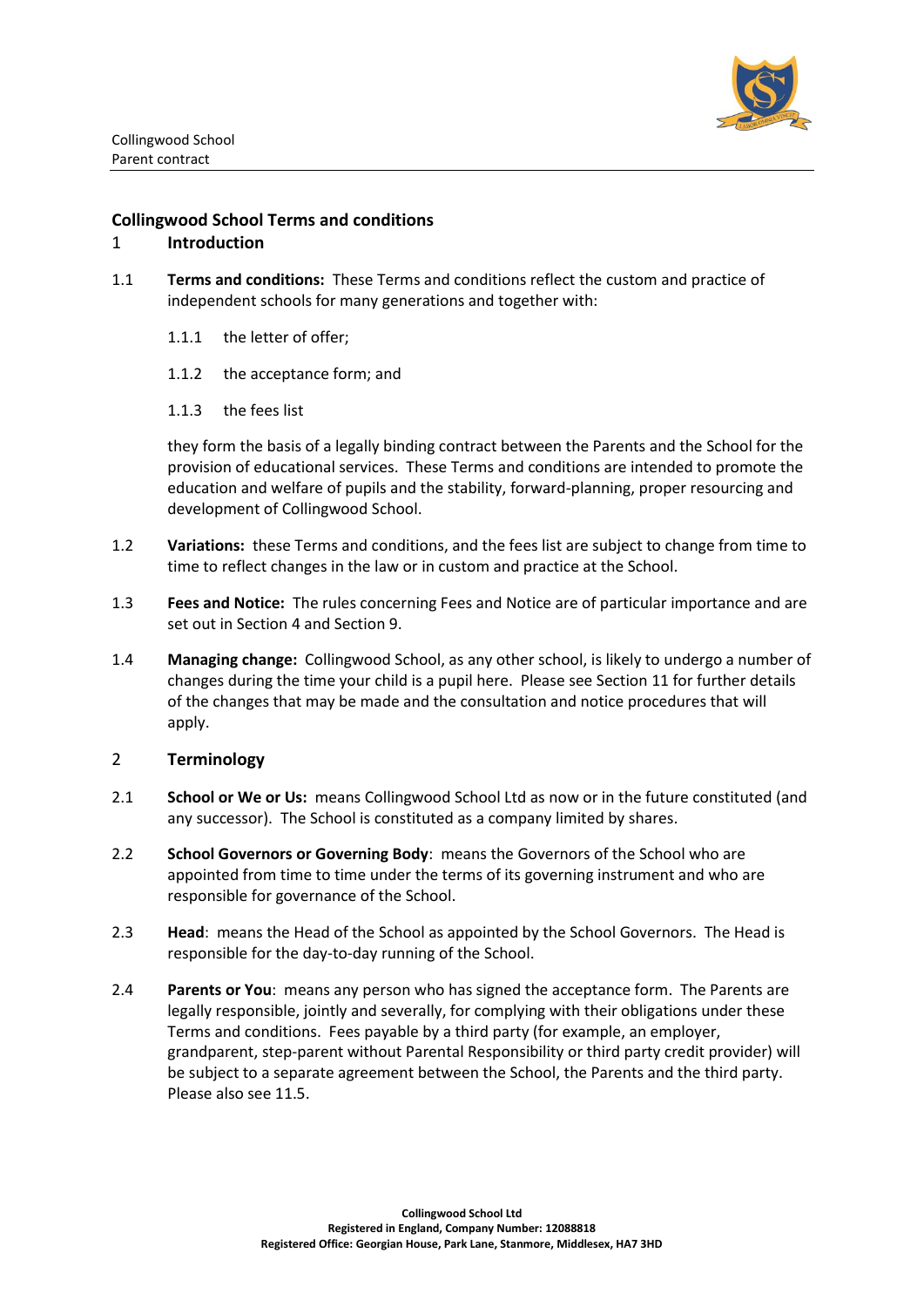

- 2.5 **Parental Responsibility**: Those who have Parental Responsibility (i.e. legal responsibility for the child) are entitled to receive relevant information concerning the child whether or not they are a party to this contract unless a court order has been made to the contrary, or there are other reasons which justify withholding information to safeguard the best interests and welfare of the child.
- 2.6 **Pupil**: means the child named on the acceptance form. The age of the Pupil will be calculated in accordance with British custom.

#### 3 **Admission and entry to the School**

- <span id="page-2-0"></span>3.1 **Registration and Admission:** Applicants will be considered as candidates for Admission and Entry to the School when the registration form has been completed and returned to Us and the non-returnable Registration Fee paid. Admission will be subject to the availability of a place and the Pupil and the Parents satisfying the admission requirements at the relevant time. **Admission** occurs when the Parents accept the offer of a place. **Entry** occurs on the date when the Pupil attends the School for the first time under these Terms and conditions.
- 3.2 **Equality**: The School is a mainstream, day school for boys and girls aged from age 4 to 11 years. The School has a non-denominational ethos and welcomes staff and children from many different ethnic groups, backgrounds and creeds. Human rights and freedoms are respected. At present, our physical facilities for the disabled are limited but We will do all that is reasonable to ensure that the School's culture, policies and procedures are made accessible to children who have disabilities and to comply with our legal and moral responsibilities under equality legislation in order to accommodate the needs of applicants and pupils who have disabilities for which, after reasonable adjustments, We can cater adequately.
- <span id="page-2-1"></span>3.3 **Offer of a place and deposit:** A deposit (**Acceptance Deposit**) as shown on the fees list for the relevant year will be payable when the Parents accept the offer of a place. The acceptance of a place carries with it a commitment to the school, therefore the deposit will not be refunded under any circumstances prior to the Pupil's entry to school. The Acceptance Deposit will be retained in the general funds of the School until the Pupil leaves and will be repaid by means of a credit without interest to the final payment of Fees or other sums due to the School on leaving, unless stated otherwise in these Terms and conditions. See also clause 9.7.
- 3.4 **Immigration**: The Parents must inform the Head when returning a completed registration form or at any other time if their child does not have the right to live and study in the United Kingdom. It shall be the Parents' responsibility at all times to ensure that their child has the appropriate immigration permission to live in the United Kingdom and to study at the School. Please also see clause 9.14.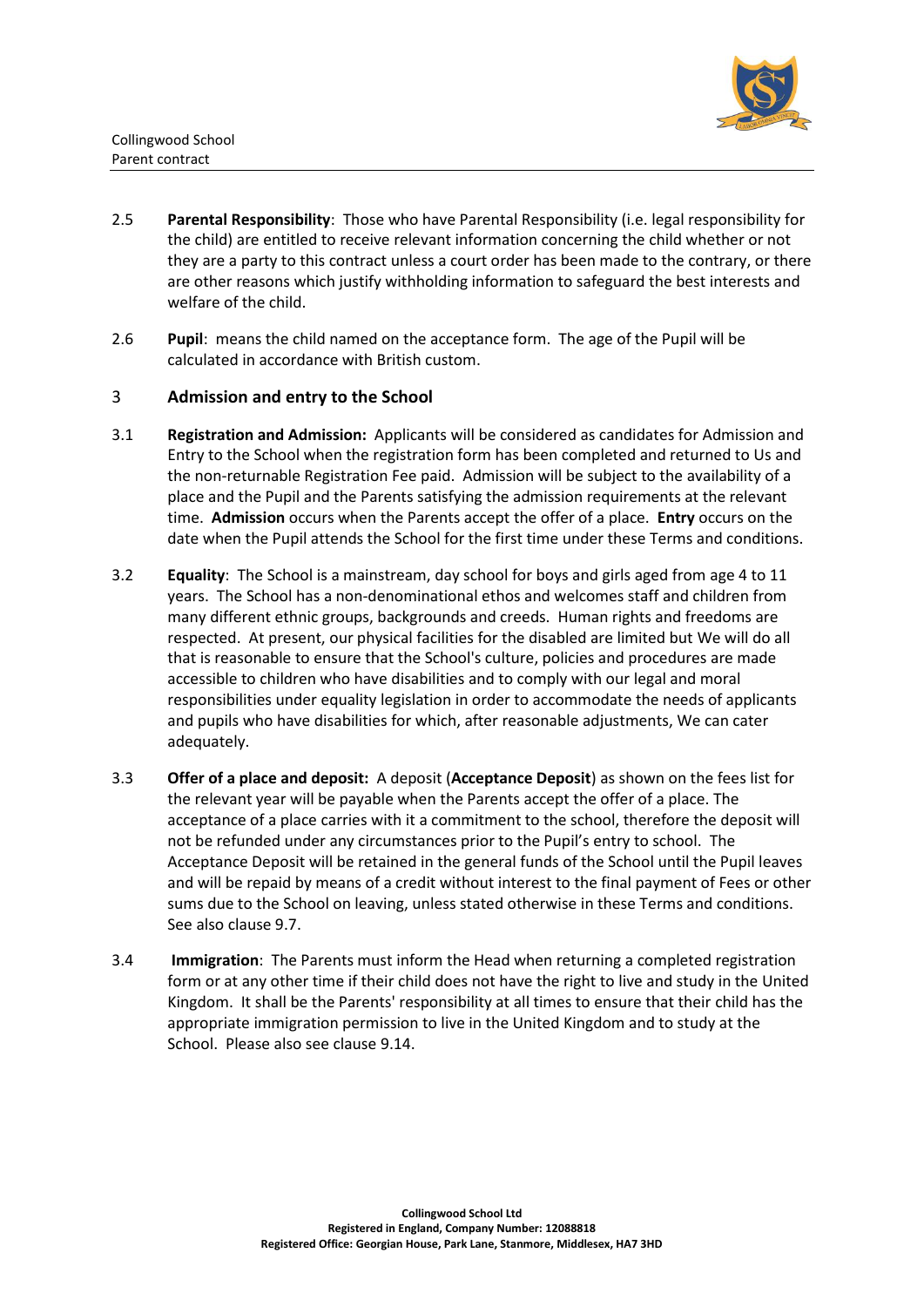

#### 4 **Fees**

- 4.1 **Fees**: may include alone or in combination any of the Registration Fee, the Acceptance Deposit, tuition fees, fees for extra tuition, other extras such as clothing and equipment, photographs or other items ordered by the Parents or the Pupil or charges arising in respect of educational visits, or damage where the Pupil alone or with others has caused wilful loss or damage to School property or the property of any other person (fair wear and tear excluded), or bank charges arising from default in Fees payment or late payment charges if incurred.
- 4.2 **Payment of Fees**: The Parents jointly and severally agree to pay the Fees applicable to each Term directly to the School. Except where a separate agreement has been made between the Parents and the School for the deferment of payment of Fees, Fees for each Term are due and payable as cleared funds before the commencement of the School Term to which they relate. If an item on the fees invoice is under query, the balance of that fees invoice must be paid. The School reserves the right to refuse a payment if it is not satisfied as to the identity of the payer or the source of the funds.
- 4.3 **Payment of Fees by a third party**: An agreement with a third party to pay the Fees or any other sum due to the School does not release the Parents from liability if the third-party defaults and does not affect the operation of any other of these Terms and conditions unless an express release has been given in writing, signed by the Head of Finance. The School reserves the right to refuse a payment from a third party.
- 4.4 **Indemnity**: If the School is required to pay all or part of any sum received from a third-party credit provider on behalf of the Parents, the Parents shall indemnify the School against all losses, expenses (including legal expenses) and interest suffered or incurred by the School.
- <span id="page-3-0"></span>4.5 **Refund or waiver**: Fees will not be refunded, reduced or waived if:
	- 4.5.1 the Pupil is absent through illness; or
	- 4.5.2 a Term is shortened, or a vacation extended; or
	- 4.5.3 the Pupil is released home before or after public examinations or otherwise before the normal end of a Term; or
	- 4.5.4 the School is temporarily closed due to adverse weather conditions; or
	- 4.5.5 for any reason other than exceptionally and at the sole discretion of the Head of Finance in a case of genuine hardship.

See also Section [10](#page-16-1) for information about events beyond the control of the parties.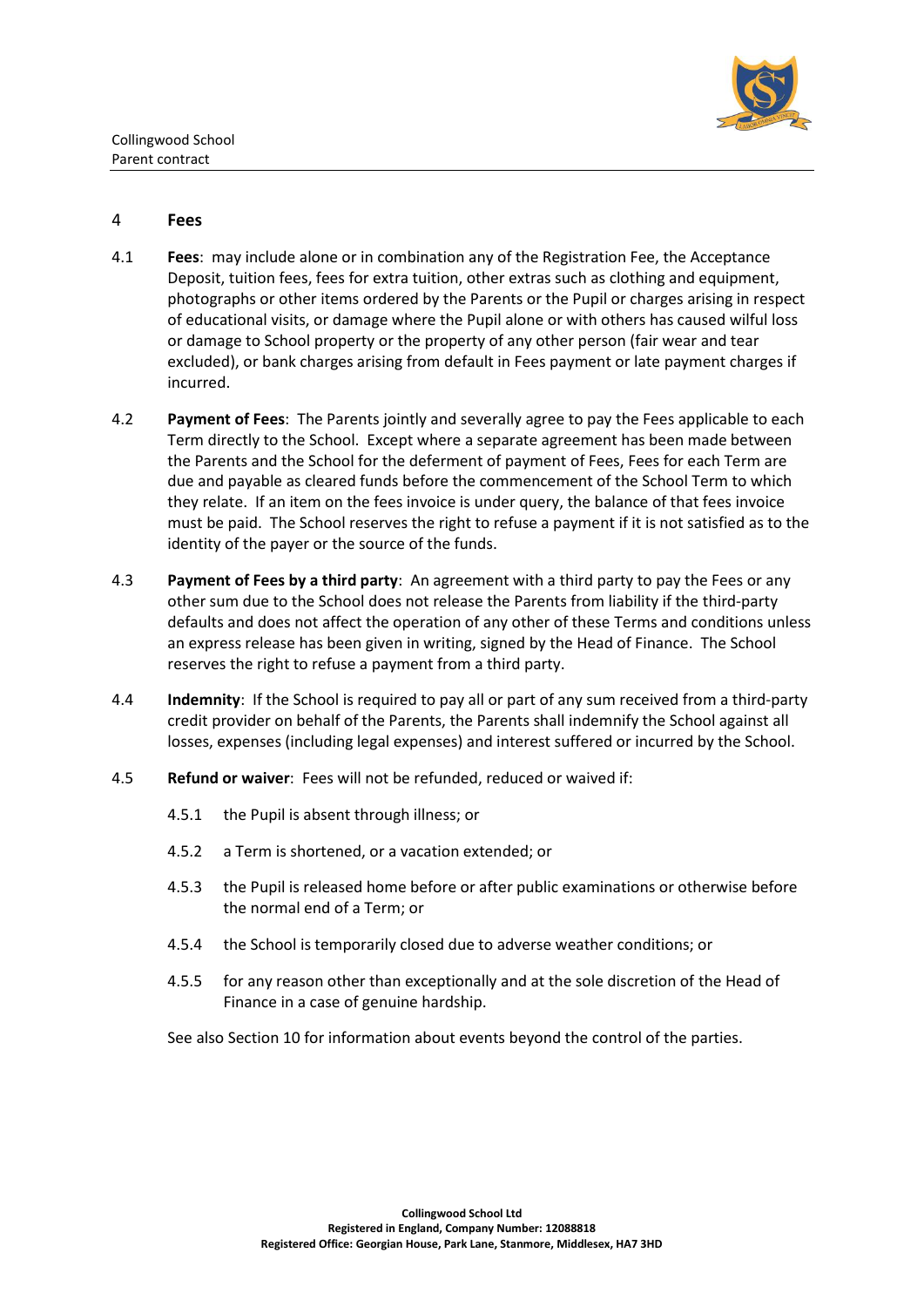

- 4.6 **Exclusion for non-payment**: The School reserves the right to exclude the Pupil on three days' written notice if Fees are overdue for payment or if the Parents fail to provide information reasonably requested by the School about the identity of the payer of any Fees or the source of the funds. If the Pupil is excluded for a period of 10 days, he / she will be deemed withdrawn without Notice and a Term's Fees in lieu of Notice will be payable in accordance with Section [9.](#page-14-0) Exclusion in these circumstances is not a disciplinary matter and the right to a Governors' Review will not normally arise. The School may withhold any information, character references or property while Fees remain overdue where it is lawful to do so.
- <span id="page-4-0"></span>4.7 **Late payment**: Fees that remain unpaid at the half term will incur a charge of £100. The Parents shall also be liable to pay all costs, fees, disbursements and charges including legal fees and costs reasonably incurred by the School in the recovery of any unpaid Fees regardless of the value of the School's claim.
- 4.8 **Part-payment:** Any sum tendered that is less than the sum due and owing may be accepted by the School on account only. Late payment charges may be applied to any unpaid balance of Fees, as set out in clause [4.7.](#page-4-0)
- 4.9 **Instalment arrangements:** An agreement by the School to accept payment of current and past Fees by instalments is concessionary and will be subject to separate agreement(s) between the Parents and the School. Where there are inconsistencies between these Terms and conditions and those of any instalment agreement or invoice issued by the School to the Parents (as applicable), the Terms and conditions of the instalment agreement or the invoice shall prevail.

**Composition schemes:** An arrangement under which a lump sum advance payment of Fees for one year is made by or on behalf of the Parents will be the subject of a separate agreement. Please note that Parents will be refunded the unused part of the prepayment in the event of the Pupil's leaving earlier than expected. Fees in lieu of notice (where applicable) and any other sum owing to the School at that time will be deducted from the sum to be refunded.

**Bursaries:** Every bursary or concession is a discretionary privilege, subject to high standards of attendance, diligence and behaviour on the Pupil's part and to the Parents treating the School and its staff reasonably. The terms on which such awards are offered and accepted will be notified to the Parents at the point of application. A copy of the School's Bursary Terms and Conditions are available from the School on written request.

**Fees increases:** Fees are reviewed annually and are subject to increase from time to time. If the Parents receive less than a Term's notice of a Fees increase, they may give to the School written Notice of Withdrawal of the Pupil within 21 days and will not be liable to pay Fees in lieu of Notice and the Acceptance Deposit will be refunded without interest, less any sums owing to the School.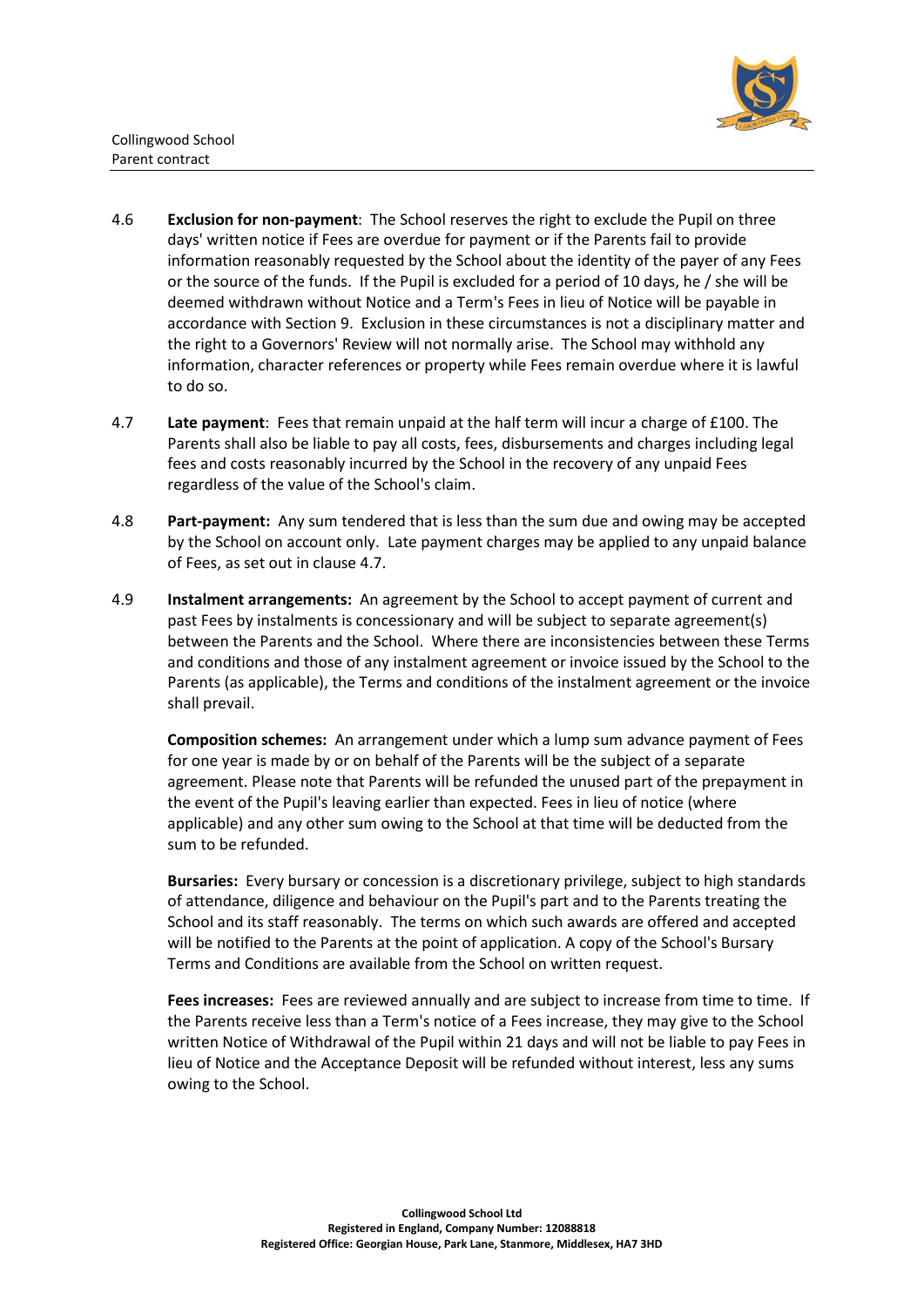

**Information about Fees:** The Parents acknowledge that the School may make enquiries of the Pupil's previous schools for confirmation that all sums due and owing to such schools have been paid. The Parents also acknowledge that the School may inform any other school or educational establishment to which the Pupil is to be transferred if any Fees of this School are unpaid.

**Identity of Fees payer:** From time to time the School may need to obtain satisfactory evidence of the identity of a person who is paying Fees, such as sight of a passport.

#### 5 **Educational matters**

- 5.1 **Provision of education:** The School will do all that is reasonable to provide an educational environment and teaching of a range, standard and quality which is suitable for each pupil and to provide education to at least the standard required by law in the particular circumstances. The School will exercise reasonable care and skill in providing educational services for the Pupil but cannot guarantee that the Pupil will achieve his / her desired examination results or that results will be sufficient to gain entry to other educational establishments.
- 5.2 **Organisation of the curriculum:** We reserve the right to organise the curriculum and its delivery in a way which, in the professional judgement of the Head, is most appropriate to the School community as a whole. The curriculum includes teaching which actively promotes the fundamental British values of democracy, the rule of law, individual liberty, and mutual respect for and tolerance of those with different faiths and beliefs. We will endeavour to inform the Parents of significant changes to the curriculum and the reasons for them as soon as practicable. If the Parents have specific requirements or concerns about any aspect of the Pupil's education or progress, they should contact the Pupil's tutor, or other appropriate member of staff, as soon as possible, or contact the Head in the case of a serious concern.
- 5.3 **Progress reports:** The School shall monitor the Pupil's progress and shall report regularly to the Parents by means of grades, full written reports and parents' meetings.
- 5.4 **Sex education:** The Pupil will receive health and life skills education appropriate to his / her age in accordance with the curriculum from time to time. Parents are required to give formal notice in writing to withdraw from Sex Education within the PSHE curriculum, but this right of withdrawal does not apply to the science curriculum.
- 5.5 **Reports and references:** Information supplied to the Parents and others concerning the progress and character of the Pupil, and about examinations, further education and career prospects, and any references shall be given conscientiously and with all due care and skill but otherwise without liability on the part of the School.
- 5.6 **Learning difficulties:** The School shall do all that is reasonable to detect and deal appropriately with a learning difficulty which is considered to be a "special educational need". The School staff are not, however, qualified to make a diagnosis of conditions such as those commonly referred to as dyslexia, or of other learning difficulties.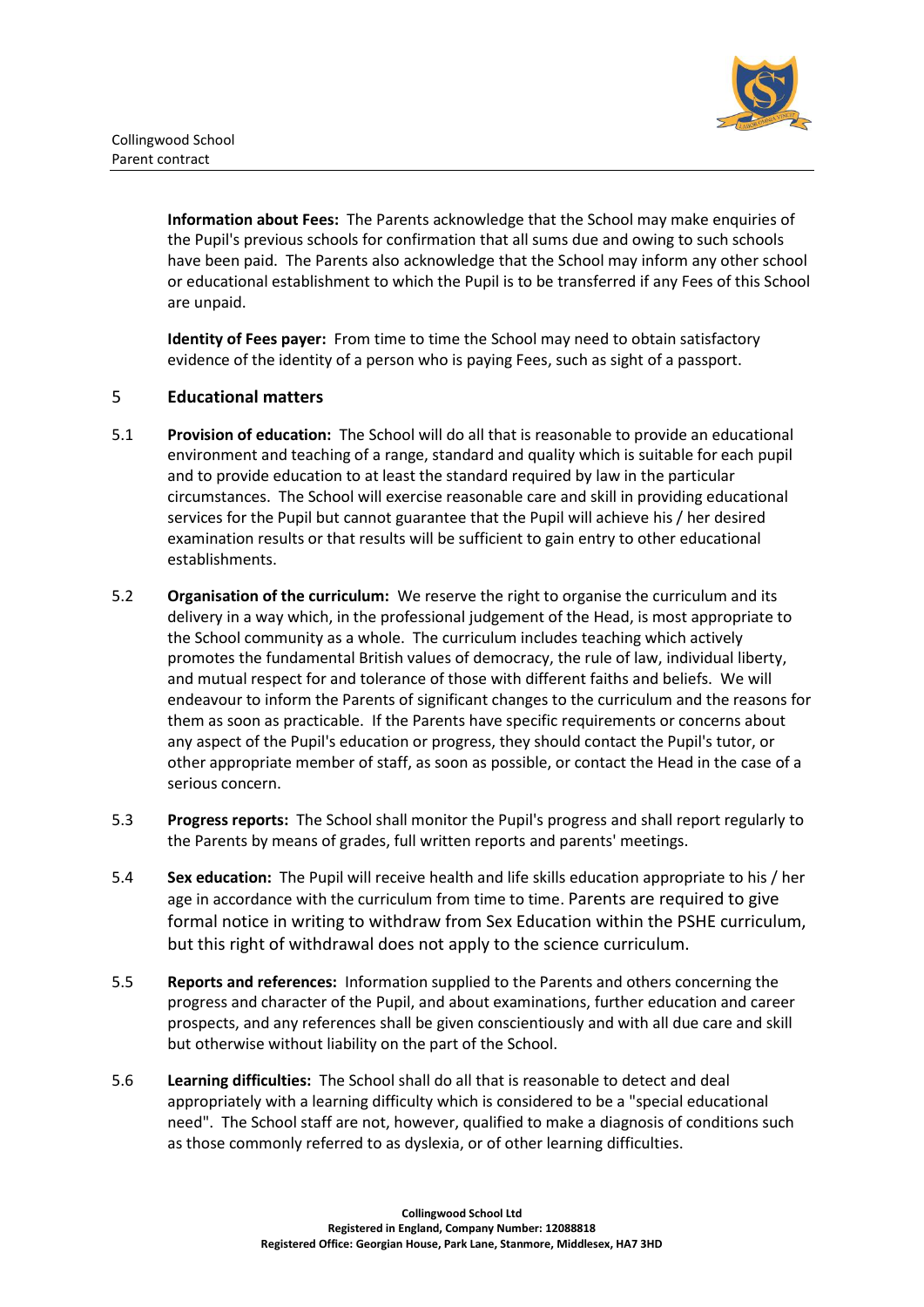

Collingwood School Parent contract

- 5.7 **Screening for learning difficulties:** The screening tests available to schools are indicative only: they are not infallible. The Parents will be notified if a screening test indicates that the Pupil may have a learning difficulty. A formal assessment at the Parents' expense may be requested by the school.
- 5.8 **Information about learning difficulties:** The Parents shall notify the Head when completing the School's Confidential Information Form and subsequently in writing if at any time they are aware or suspect that the Pupil has a learning difficulty and the Parents must provide the School with copies of all written reports and other relevant information. If in the professional judgement of the Head and after consultation with the Parents and with the Pupil (where appropriate), the School is unable to provide adequately for the Pupil's special educational needs, the Pupil's place will be cancelled, or, once the Pupil has started, Parents will be asked to withdraw the Pupil, without further charge. The School reserves the right to charge for the provision of additional teaching where it is lawful to do so.
- 5.9 **Moving up the School:** It is assumed that if the Pupil satisfies the relevant criteria at the time, he / she will progress through the School and will ultimately complete Year 6. The Parents will be consulted before the end of the Spring Term if there appears to be any reason why the Pupil may be refused a place at the next stage of the School. The Parents must give a Term's Notice in writing (i.e. before the start of the Summer Term) in accordance with the provisions about Notice in Section [9](#page-14-0) below if they do not intend the Pupil to proceed to the next stage of the School, or a Term's Fees in lieu of Notice will be payable.
- 5.10 **Intellectual property:** Where the Pupil creates a copyright work, including where the work is created jointly with a member of staff or another pupil, the School may use that work for the purpose of promoting the interests of the School, including exhibiting it, publishing it in the School magazine or putting it or a copy of it on the School's intranet or public website.
- 5.11 **Pupil's work:** The Parents' consent for themselves and (so far as they are entitled to do so) on behalf of the Pupil, to the School retaining the Pupil's original work until, in the professional judgement of the Head, it is appropriate to release the work to the Pupil. This does not prejudice the Pupil's or the Parents' right to access their personal data under data protection law. We will take reasonable care to preserve the Pupil's work undamaged but cannot accept liability for loss or damage caused to this or any other property of the Pupil by factors outside the direct control of the Head or staff.
- <span id="page-6-0"></span>5.12 **Consent for educational visits:** A variety of educational visits will be provided for the Pupil. Parents will be provided with relevant information in advance of educational visits. Unless Parents specifically notify the School in writing that they do not wish the Pupil to take part in a specific educational visit, by signing the acceptance form or agreeing to be bound by these Terms and conditions the Parents' consent to the Pupil taking part in all educational visits. These include:
	- 5.12.1 off-site activities; or
	- 5.12.2 visits (including overnight or residential stays) which take place during the weekends or school holidays; or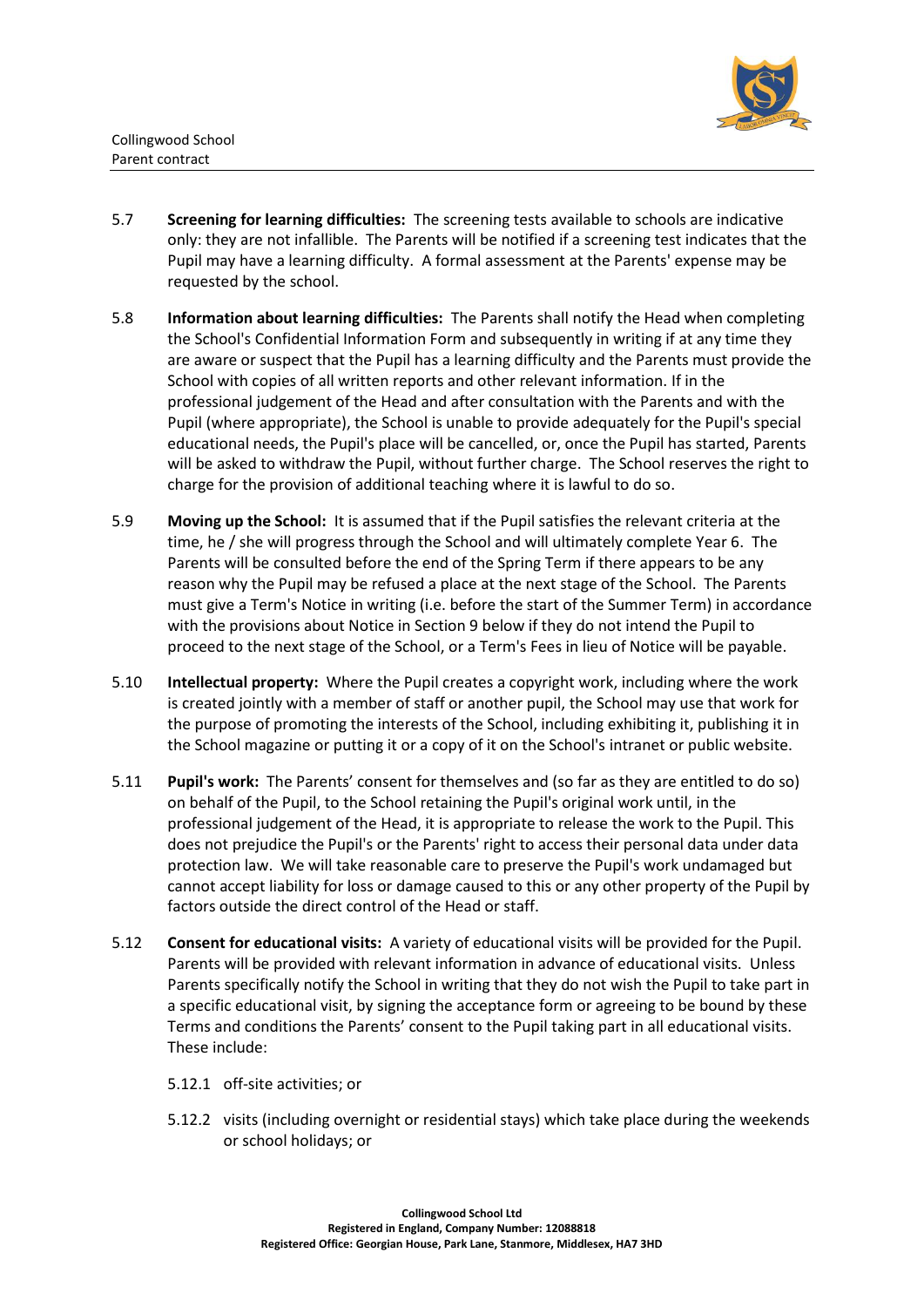

- 5.12.3 non-routine off-site activities and sporting fixtures which extend beyond the normal start and finish of the school day; or
- <span id="page-7-0"></span>5.12.4 adventure activities which may take place at any time;

The Parents agree that the Pupil shall be subject to School discipline in all respects whilst engaged in an educational visit.

5.13 **The cost of educational visits:** The School will advise the Parents in advance of any additional costs associated with an educational visit, including those visits described in clause [5.12.1](#page-6-0) to [5.12.4](#page-7-0) above. The cost of such a visit will be payable in advance and may be subject to a separate agreement. All additional costs (such as medical costs, taxis, air fares, or professional advice) incurred to protect the Pupil's safety and welfare, or to respond to breaches of discipline, will be included in the additional cost. The School reserves the right to prevent the Pupil from taking part in an educational visit while overdue Fees remain unpaid.

#### 6 **Pastoral care**

- 6.1 **The School's commitment:** We will do all that is reasonable to safeguard and promote the Pupil's welfare and to provide pastoral care to at least the standard required by law in the particular circumstances. We will respect the Pupil's human rights and freedoms which must, however, be balanced with the lawful needs and rules of the School community and the rights and freedoms of others.
- <span id="page-7-1"></span>6.2 **Complaints:** Any expression of dissatisfaction about action taken, or a lack of action by the School where the Parents seek action by Us must be notified to the School as soon as practicable. A copy of the School's complaints procedure is available on the School website and can be supplied on request. See also clause [8.17.](#page-14-1)
- 6.3 **Pupil's rights:** The Pupil, if of sufficient maturity and understanding, has certain legal rights that the School must observe. These include the right to give or withhold consent in a variety of circumstances and certain rights to confidentiality and, usually, the right to have contact with his / her parents. If any conflict of interest arises between the Parents and the Pupil, the rights of, and duties owed to, the Pupil will in most cases take precedence over the rights of, and duties owed to, the Parents.
- 6.4 **Head's authority:** The Parents authorise the Head to take and / or authorise in good faith all decisions which the Head considers on proper grounds will safeguard and promote the Pupil's welfare. Please see Section [7.](#page-10-0)
- 6.5 **Ethos:** The ethos of the School is to foster good relationships between pupils and between members of staff and pupils. Bullying, harassment, victimisation and discrimination will not be tolerated. The School and its staff will act fairly in relation to the Pupil and the Parents and We expect the same of the Pupil and the Parents in relation to the School or its staff.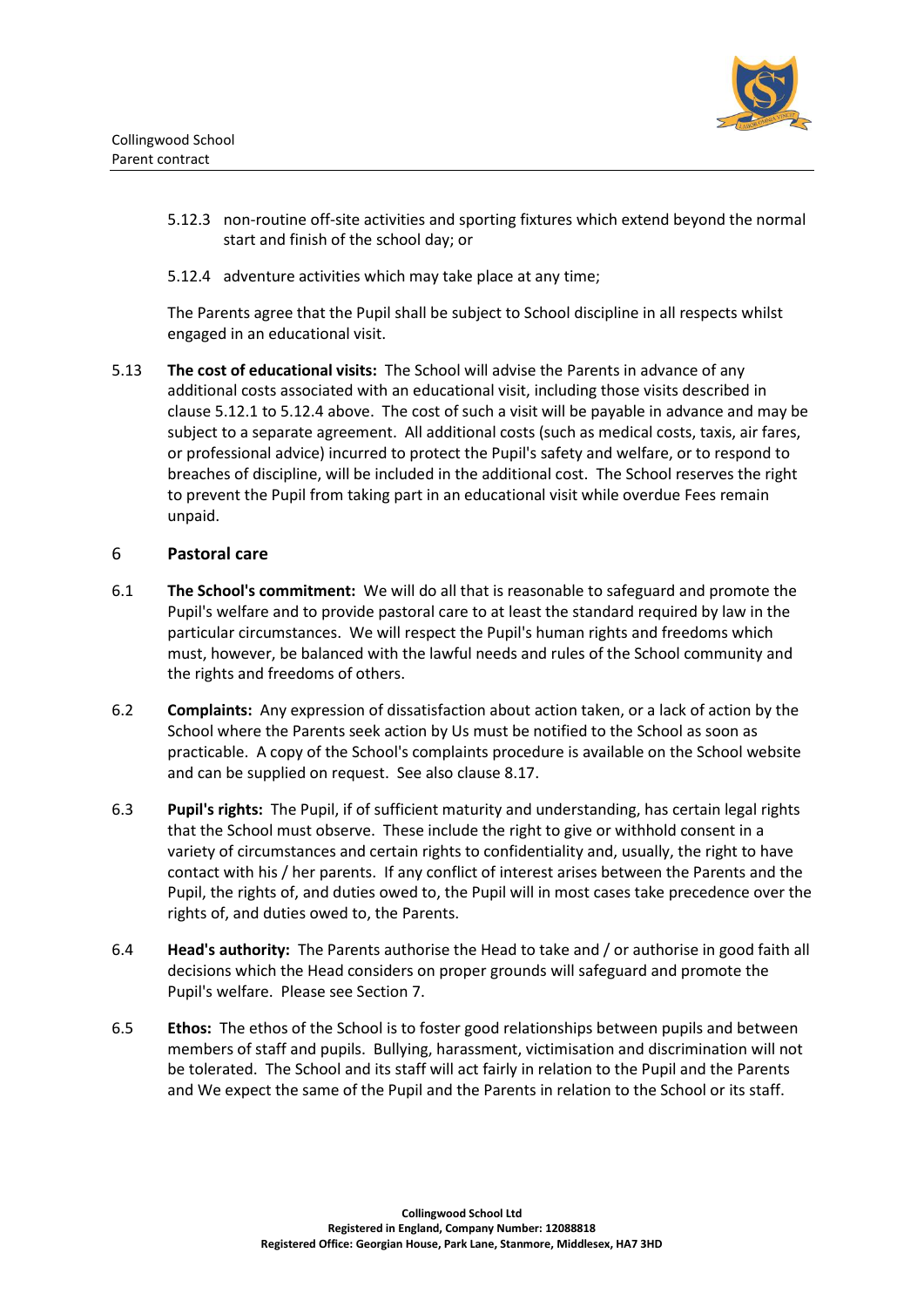

- 6.6 **Physical contact:** The Parents' consent to such physical contact with the Pupil:
	- 6.6.1 as may accord with good practice; or
	- 6.6.2 as may be appropriate and proper for teaching and instruction; or
	- 6.6.3 for providing comfort to the Pupil in distress; or
	- 6.6.4 to maintain safety and good order; or
	- 6.6.5 in connection with the Pupil's health and welfare.

The Parents also consent to the Pupil participating in contact and non-contact sports and other activities as part of the normal School programme or extra-curricular programme. The Parents acknowledge that while the School will provide appropriate supervision the risk of injury cannot be eliminated.

- 6.7 **Disclosures:** The Parents must, as soon as possible, disclose to the School in confidence:
	- 6.7.1 any known medical condition, health problem or allergy affecting the Pupil;
	- 6.7.2 any history of a learning difficulty on the part of the Pupil or any member of his / her immediate family;
	- 6.7.3 any disability, special educational need or any behavioural, emotional difficulty and / or social difficulty on the part of the Pupil;
	- 6.7.4 any family circumstances, court proceedings or court order which might affect the Pupil's welfare or happiness;
	- 6.7.5 any concerns about the Pupil's safety;
	- 6.7.6 any significant change in the financial circumstances of the Parents;
	- 6.7.7 if it is the Parents' intention that the Pupil is to be cared for and accommodated by someone who is not a close relative for a period of 28 days or more.
- 6.8 **Confidentiality:** The Parents authorise the Head to override their own and (so far as they are entitled to do so) the Pupil's rights to confidentiality, and to impart confidential information on a need-to-know basis where necessary to safeguard or promote the Pupil's welfare or to avert a perceived risk of serious harm to the Pupil or to another person at the School. In some cases, members of staff may need to be informed of any particular vulnerability the Pupil may have.

The School reserves the right to monitor the Pupil's use of:

- 6.8.1 email;
- 6.8.2 the internet; and
- 6.8.3 mobile electronic devices.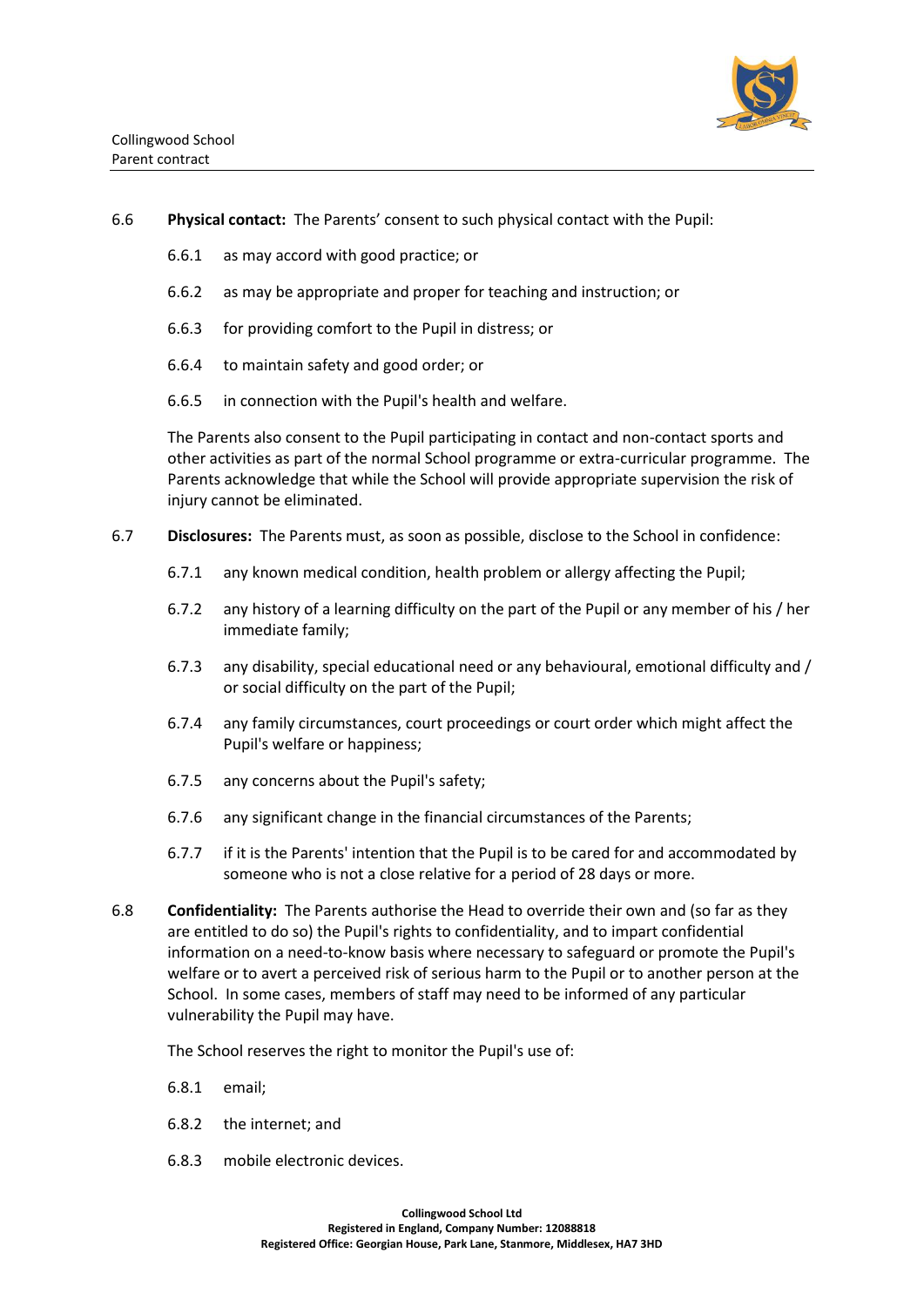

See also the School's policy on acceptable use of IT and email.

- 6.9 **Special precautions:** The Head needs to be aware of any matters that are relevant to the Pupil's safety and security. Accordingly, the Parents must notify the Head in writing immediately of any court orders or situations of risk in relation to the Pupil for whom any special safety precautions may be needed. The Head may exclude the Parents from School premises if, acting in a proper manner, he / she considers such exclusion to be in the best interests of the Pupil or any other member of the School community.
- 6.10 **Leaving School premises:** The School will do all that is reasonable to ensure that the Pupil remains in the care of the School during School hours but does not accept responsibility for the Pupil if he / she leaves School premises in breach of School rules or regulations.
- 6.11 **Residence during Term time:** The Pupil is required during Term time and at weekends and half term, to live with the Parents or a legal guardian or with an education guardian acceptable to the School. The Parents must immediately notify the Head in writing if the Pupil will be residing during Term time under the care of someone other than the Parents or his / her education guardian.
- 6.12 **Communications from the Parents:** Communications or instructions from one of the Parents or any person with Parental Responsibility shall be deemed by the School to be received from both Parents unless there is clear evidence of a contrary view. This requirement does not apply to the giving of Notice for the Cancellation of the place or the Withdrawal of the Pupil from the School. Those persons who are required to consent to or to give Notice of Cancellation or Withdrawal are set out in clause [9.2.](#page-14-2)
- 6.13 **Absence of the Parents:** The Parents must inform the Head in writing of the name, address and telephone number for 24 hour contact for the adult who will have the care of the Pupil at any time when both the Parents will be absent from the Pupil's home overnight or for a 24 hour period or longer.
- 6.14 **Education guardians:** The Parents if resident outside the United Kingdom must before Entry appoint an education guardian for the Pupil in the United Kingdom who has been given legal authority to act on behalf of the Parents in all respects and to whom the School can apply for authorities when necessary. The School can accept no responsibility for the Pupil when he / she is in the care of the Parents or the education guardian. The Parents or the education guardian must make holiday arrangements, including travel to and from the School, in advance. The responsibility for choosing an appropriate education guardian rests solely with the Parents. The Parents are responsible in each case for satisfying themselves as to the suitability of an education guardian. The Parents shall immediately on appointment provide the School with up to date contact details for the appointed education guardian and shall immediately notify the School of any changes to those details.
- 6.15 **Photographs or images (including video recordings):** The School may obtain and use photographs or images (including video recordings) of the Pupil for:
	- 6.15.1 use in the School's promotional material such as the prospectus, the website or social media;
	- 6.15.2 press and media purposes; or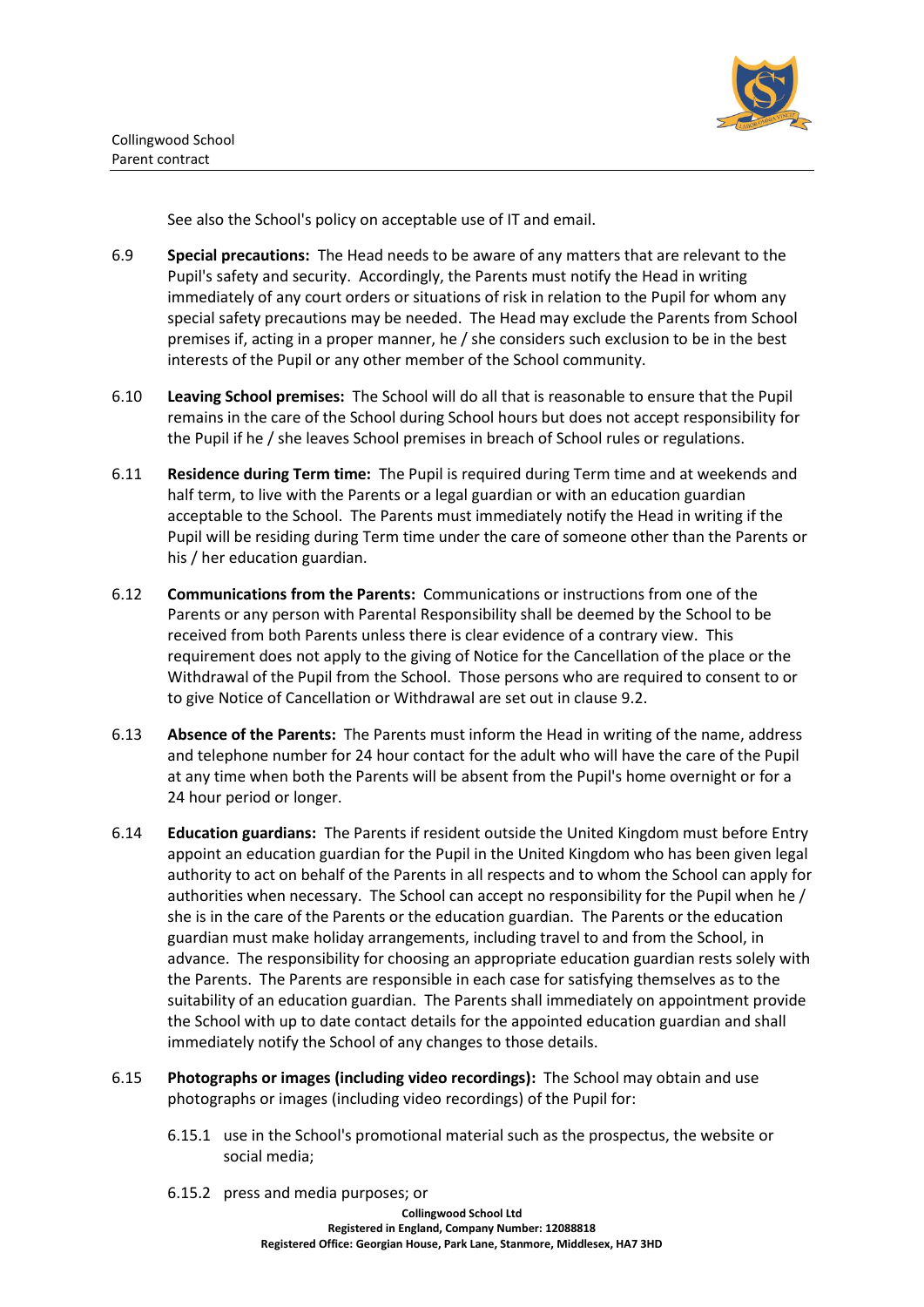

6.15.3 educational purposes as part of the curriculum or extra-curricular activities.

Please see the privacy notice for more information about how the School uses photographs and videos of pupils. The School may seek specific consent from the Parents before using a photograph or video recording of the Pupil where the School considers that the use is more privacy intrusive. We would not disclose the full name and home address of the Pupil alongside a photograph or video without the Parents' consent.

- 6.16 **Request for confidentiality:** The Parents may ask Us to keep information about the Pupil confidential. For example, you may ask Us to not use photographs of the Pupil in promotional material or ask Us to keep the fact that the Pupil is on the School roll confidential. If the Parents would like information about the Pupil to be kept confidential, they must immediately contact the Head in writing, requesting an acknowledgment of their letter.
- 6.17 **Transport:** The Parents' consent to the Pupil travelling by any form of public transport and / or in a motor vehicle driven by a responsible adult who is duly licensed and insured to drive a vehicle of that type.
- 6.18 **Pupil's personal property:** The Pupil is responsible for the security and safe use of all his / her personal property including money, mobile electronic devices, locker keys, watches, computers, musical instruments and sports equipment, and for property lent to him / her by the School.
- 6.19 **Insurance:** The Parents are responsible for insurance of the Pupil's personal property whilst at School or on the way to and from School or any School-sponsored activity away from School premises.
- 6.20 **School's liability:** Unless negligent or guilty of some other wrongdoing causing injury, loss or damage, the School does not accept responsibility for accidental injury or other loss caused to the Pupil or the Parents or for loss or damage to property.

#### <span id="page-10-0"></span>7 **Health and medical matters**

- 7.1 **Medical declaration:** Before the Pupil enters the School the Parents will be asked to complete a Medical Information and Consent Form concerning the Pupil's health and must inform the Head in writing if the Pupil develops any known medical condition, health problem or allergy, or will be unable to take part in games or sporting activities, or has been in contact with anyone with an infectious or contagious disease.
- 7.2 **Medical care:** The Parents must comply with the School Administrator's recommendations which may include a reasonable decision to release the Pupil home or to his / her education guardian when he / she is unwell.
- 7.3 **Pupil's health:** The Head may at any time require a medical opinion or certificate as to the Pupil's general health where the Head considers it necessary as a matter of professional judgement in the interests of the Pupil and / or the School community. The Pupil if of sufficient age and maturity is entitled to insist on confidentiality which can be overridden in the Pupil's own interests or where necessary for the protection of other members of the School community.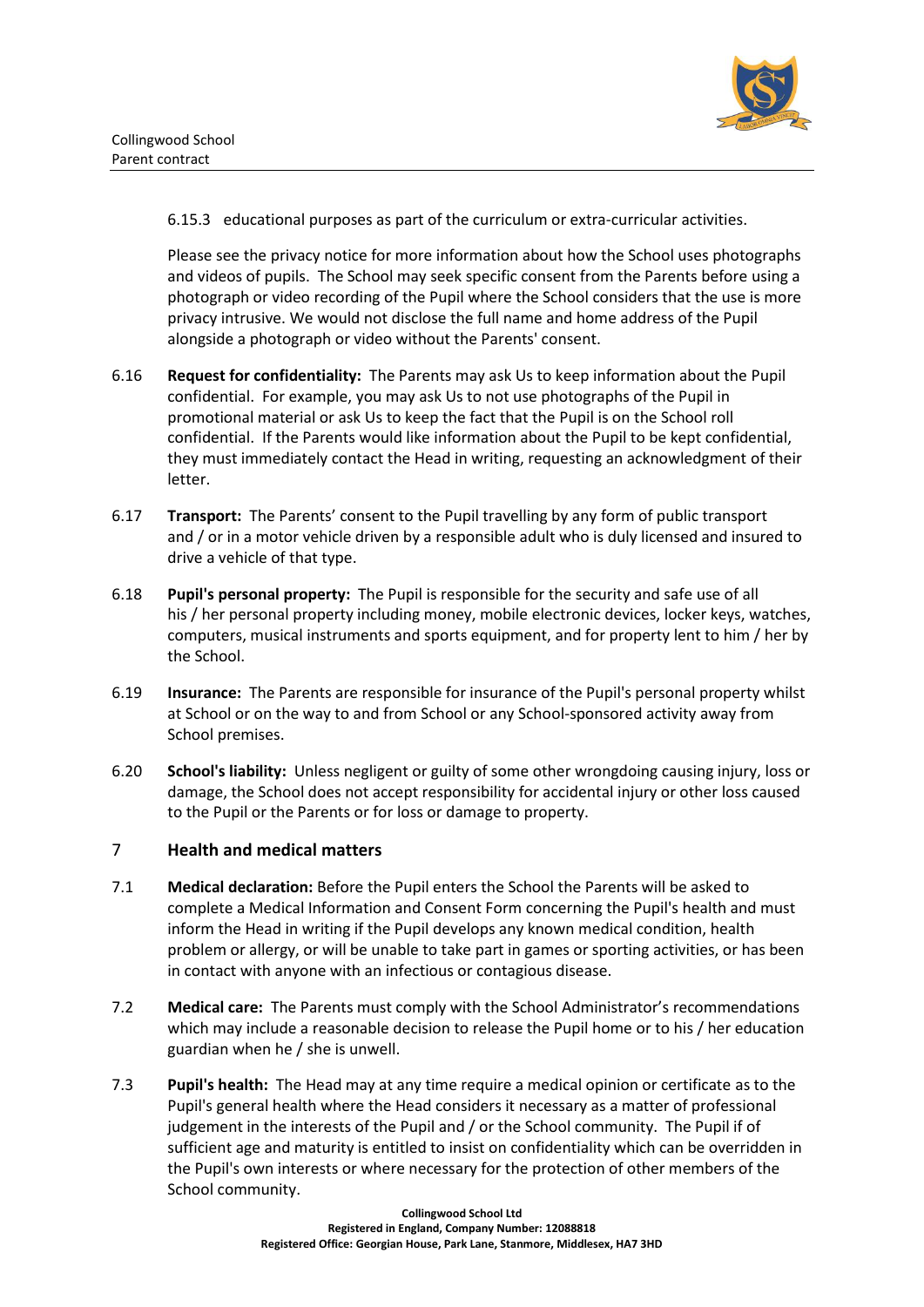

- 7.4 **Medical information:** Throughout the Pupil's time as a member of the School, the Head shall have the right to disclose confidential information about the Pupil if it is considered to be in the Pupil's own interests or necessary for the protection of other members of the School community. Such information will be given and received on a confidential, need-toknow basis.
- 7.5 **Emergency medical treatment:** The Parents authorise all staff to consent on their behalf to the Pupil receiving emergency medical treatment where certified by an appropriately qualified person as necessary for the Pupil's welfare and if the Parents cannot be contacted in time.

#### 8 **Behaviour and discipline**

- 8.1 **School regime:** The Parents accept that the School will be run in accordance with the authorities delegated by the Governing Body to the Head. The Head is entitled to exercise a wide discretion in relation to the School's policies, rules and regime and will exercise those discretions in a reasonable and lawful manner, and with procedural fairness when the status of the Pupil is at issue.
- 8.2 **Conduct and attendance:** We attach importance to courtesy, integrity, good manners, good discipline and respect for the needs of others. The Parents warrant that the Pupil will take a full part in the activities of the School, will attend each School day, will be punctual, will work hard, will be well-behaved and will comply with the School policies about the wearing of uniform and general appearance.
- 8.3 **School rules:** The School Policies which apply are set out on the School website and other documents published from time to time. The Parents are requested to read these documents carefully with the Pupil before they accept the offer of a place.
- 8.4 **School discipline:** The Parents accept the authority of the Head and of other members of staff on the Head's behalf to take all reasonable disciplinary or preventative action necessary to safeguard and promote the welfare of the Pupil and the School community as a whole. The School's policies on behaviour and discipline current at the time and published on the School website apply to all pupils at the School and at all times when the Pupil is in or at school, representing the School or wearing School uniform, travelling to or from School, on School-organised trips or associated with the School at any time. The policies shall also apply at all times and places in circumstances where failing to apply this policy may affect the health, safety or wellbeing of a member of the School community or a member of the public, have repercussions for the orderly running of the School or bring the School into disrepute.
- 8.5 **Investigative action:** An allegation, complaint or rumour of misconduct will be investigated. The Pupil may be questioned, and his / her accommodation or belongings may be searched in appropriate circumstances. All reasonable care will be taken to protect the Pupil's rights and freedoms. The Parents will be informed as soon as reasonably practicable after it becomes clear that the Pupil may face formal disciplinary action, unless the School is prevented from doing so by the police if they are involved. If considered necessary, the School may make arrangements for legal representation for the Pupil to be funded at the Parents' expense.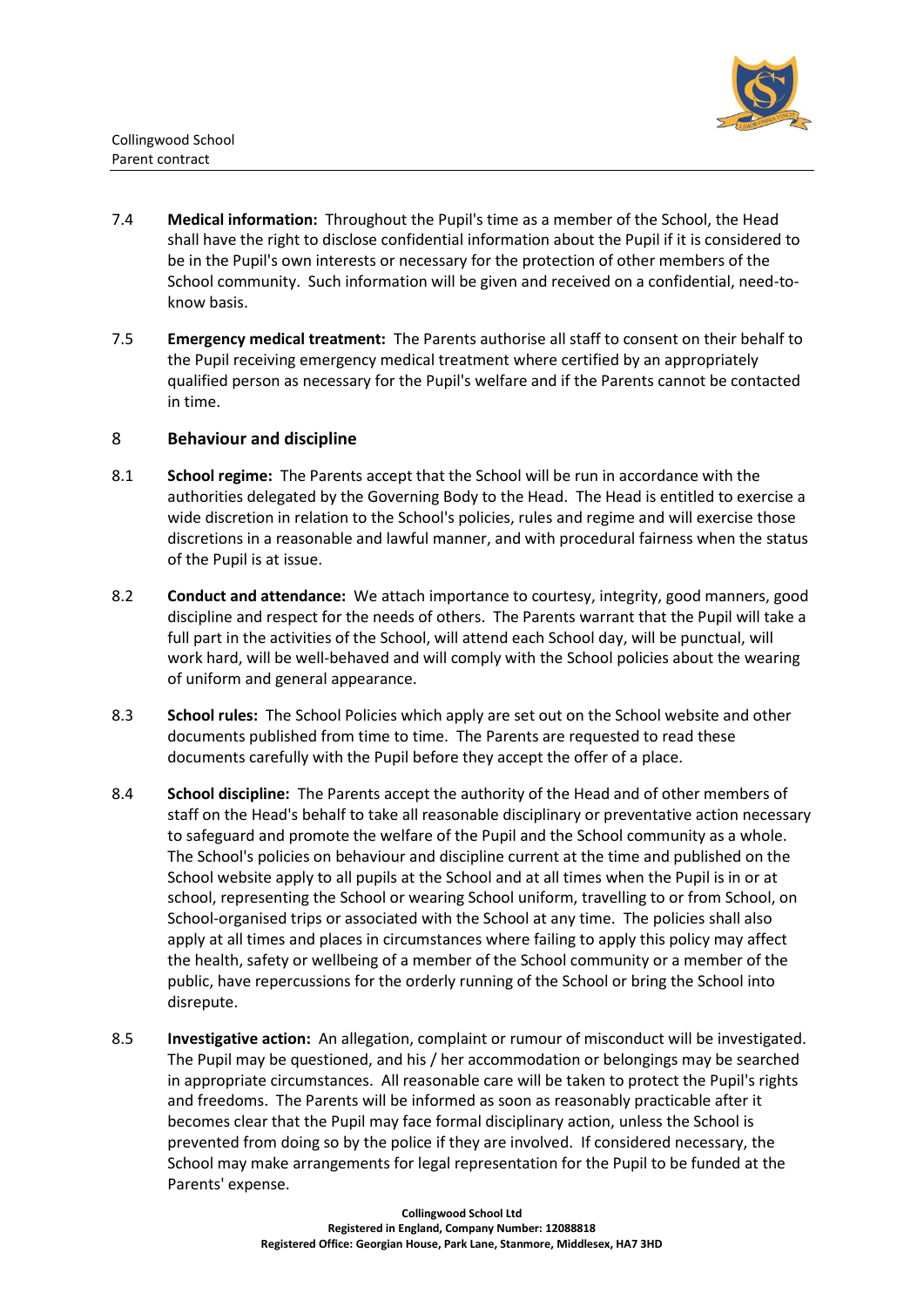

- 8.6 **Procedural fairness:** Investigation of an allegation, complaint or rumour that could lead to Expulsion, Removal or Withdrawal of the Pupil in any of the circumstances explained below shall be carried out in a fair and unbiased manner. If a disciplinary meeting with the Head is required before a decision is taken, the School will make reasonable efforts to notify the Parents or education guardian so that they can attend. In the absence of the Parents or education guardian, the Pupil will be assisted by an adult (usually a teacher) of his / her choice.
- 8.7 **Divulging information:** Except as required by law, the School and its staff shall not be required to divulge to the Parents or others any confidential information or the identities of pupils or others who have given information which has led to the complaint or which the Head has acquired during an investigation.
- 8.8 **Sanctions:** The School's current policies on sanctions are available to the Parents on request before they accept the offer of a place. Those policies may undergo reasonable change from time to time but will not authorise any form of unlawful activity. Sanctions may include a requirement to undertake menial but not degrading tasks on behalf of the School or external community, detention for a reasonable period, withdrawal of privileges, Suspension, or Removal or Expulsion.
- 8.9 **Definitions of sanctions:** The definitions in this clause apply in these Terms and conditions.

**Expulsion:** means that the Pupil is required to leave the School permanently in circumstances described in clause [8.10](#page-12-0)**.**

**Removal:** means that the permanent removal of the Pupil from the School is required in circumstances described in clause [8.12](#page-13-0)**.**

**Suspension:** means that the Pupil is sent or released home for a limited period as either a disciplinary sanction or pending the outcome of an investigation or pending a Governors' Review.

**Withdrawal:** has the meaning set out in clause 9.10.

<span id="page-12-0"></span>8.10 **Expulsion**: The Pupil may be formally expelled from the School if it is proved on the balance of probabilities that the Pupil has committed a very grave breach of discipline or a serious criminal offence. Expulsion is reserved for the most serious breaches. The Head shall act with procedural fairness in all such cases. The Head's decision to expel shall be subject to a Governors' Review if requested by the Parents. The Parents will be given a copy of the Review procedure current at the time. The Pupil shall be suspended from the School pending the outcome of the Review. See clause [8.15](#page-13-1) and clause [8.16.](#page-13-2)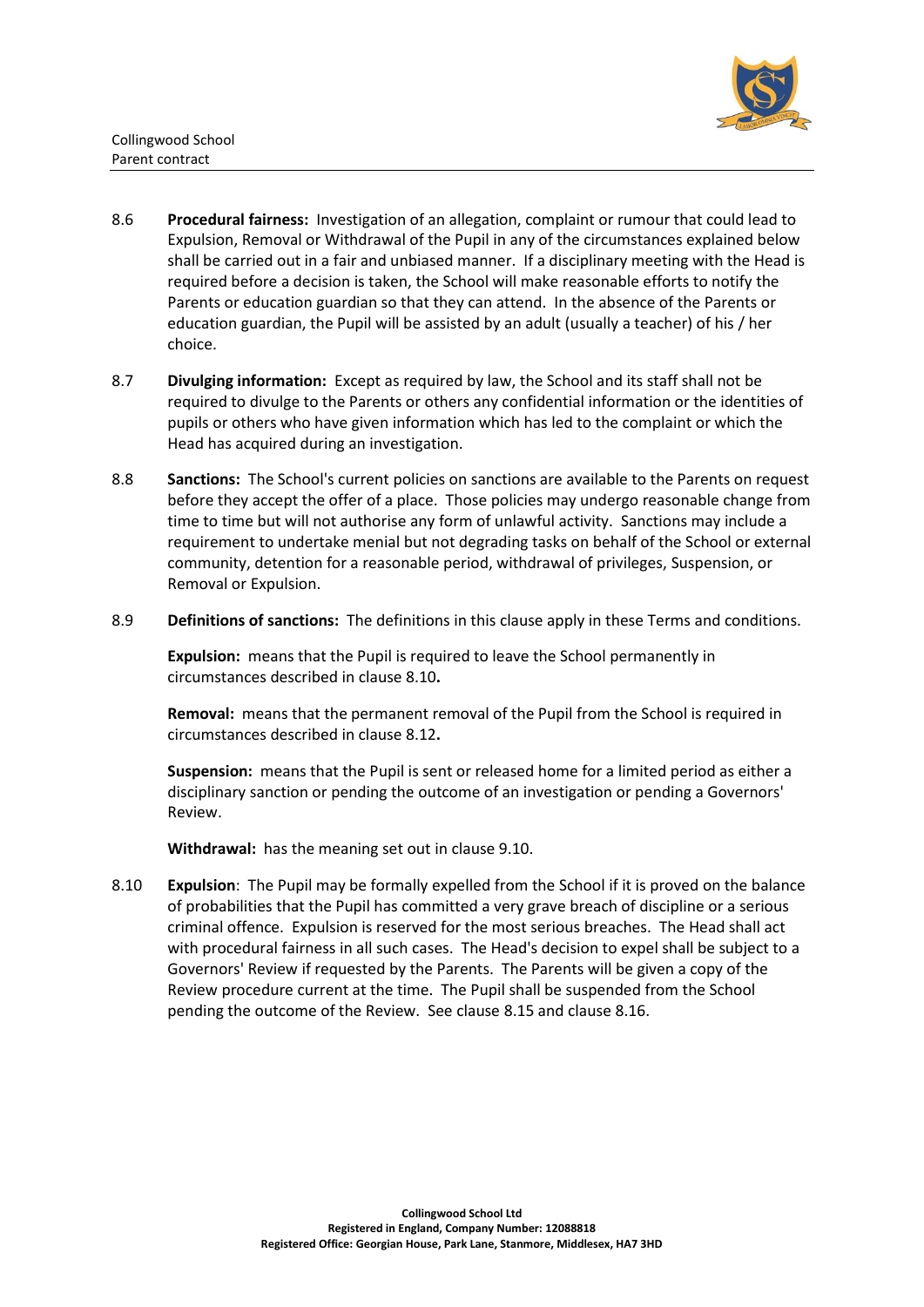

- 8.11 **Fees following Expulsion**: If the Pupil is expelled, there will be no refund of the Acceptance Deposit or of Fees for the current or past Terms. The unspent balance of any lump sum prepayment under a composition scheme, however, will be refunded without interest (please see clause 4.9). There will be no charge to Fees in lieu of Notice but, save for any contrary provisions in any other agreement made between the Parents and the School, all arrears of Fees and any other sums due to the School will be payable.
- <span id="page-13-0"></span>8.12 **Removal in other circumstances**: The Parents may be required to remove the Pupil permanently from the School if, after consultation with the Parents and if appropriate the Pupil, the Head is of the opinion that:
	- 8.12.1 the Pupil has committed a breach or breaches of School rules or discipline for which Removal is the appropriate sanction; or
	- 8.12.2 by reason of the Pupil's conduct, behaviour or progress, the Pupil is unwilling or unable to benefit sufficiently from the educational opportunities and / or the community life offered by the School; or
	- 8.12.3 one or both of the Parents have treated the School or members of its staff or any member of the School community unreasonably; then

in these circumstances, and at the sole discretion of the Head, Withdrawal of the Pupil by the Parents may be permitted as an alternative to Removal being required. The Head shall act with procedural fairness in all such cases and shall have regard to the interests of the Pupil and the Parents as well as those of the School. The Head's decision to require the Removal of the Pupil shall be subject to a Governors' Review if requested by the Parents. The Parents will be given a copy of the Review procedure current at the time. The Pupil shall be suspended from the School pending the outcome of the Review. See clause [8.15](#page-13-1) and clause [8.16.](#page-13-2)

- <span id="page-13-3"></span>8.13 **Fees following Removal**: If the Pupil is removed or withdrawn in the circumstances described in clause [8.12,](#page-13-0) the provisions relating to Fees shall be as set out in clause 8.11 save that the Acceptance Deposit will be refunded without interest less any sums owing to the School.
- 8.14 **Leaving status**: The School reserves the right to record the leaving status of the Pupil on the Pupil's file immediately after Expulsion or Removal or Withdrawal.
- <span id="page-13-1"></span>8.15 **Governors' Review**: The Parents may request a review by Governors (**Governors' Review**) of a decision to expel or require the Removal of the Pupil from the School (but not a decision to suspend the Pupil unless the suspension is for 11 School days or more or would prevent the Pupil taking a public examination). The Head will advise the Parents of the Governors' Review procedure current at that time when he / she informs the Parents of his / her decision. A Governors' Review will be conducted under fair procedures in accordance with the requirements of natural justice.
- <span id="page-13-2"></span>8.16 **Pupil's status pending Review**: If the Parents request a Governors' Review, the Pupil will be suspended from School until the review procedure has been completed. While suspended, the Pupil shall remain away from School and will have no right to enter School premises during that time without written permission from the Head.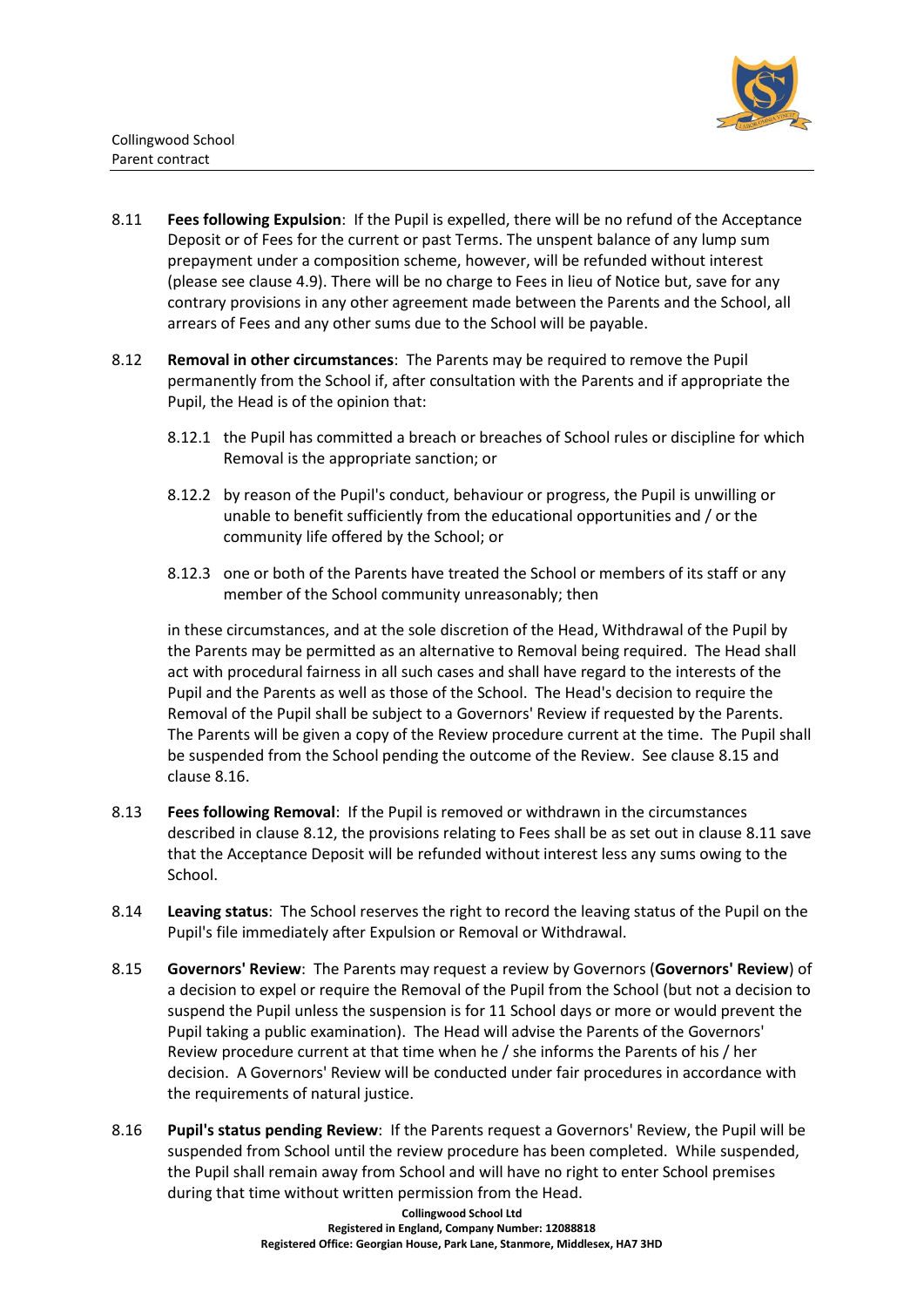

<span id="page-14-1"></span>8.17 **Complaints procedure**: A complaint as described in clause [6.2](#page-7-1) above which does not involve an Expulsion or Removal of the Pupil must be made in accordance with the School's complaints procedure, a copy of which is available on the School website and on upon request. Every reasonable complaint shall receive fair and proper consideration and a timely response.

#### <span id="page-14-0"></span>9 **Provisions about Notice**

- 9.1 **Term**: means the period between and including the first and last days of the relevant School term.
- <span id="page-14-2"></span>9.2 **Notice**: means (unless the contrary is stated in these Terms and conditions) a Term's Written Notice given by:
	- 9.2.1 both Parents; or
	- 9.2.2 one of the Parents with the prior written consent of the other Parent; and
	- 9.2.3 in either case the prior written consent of any other person with Parental Responsibility where appropriate

before the first day of Term addressed to and received by the Head personally or the School Admin on the Head's behalf. It is expected that the Parents will consult with the Head before giving Notice to withdraw the Pupil. The Parents should contact the School if no acknowledgement of the Notice is received from the School within seven days of the date of the Notice.

- 9.3 **A Term's Written Notice**: means Notice given before the first day of a Term and expiring at the end of that Term. A Term's Written Notice must be given if:
	- 9.3.1 the Parents wish to cancel the place after acceptance; or
	- 9.3.2 the Parents wish to withdraw the Pupil who has entered the School; or
- 9.4 **Provisional notice:** is valid only for the Term in which it is given. Provisional notice must be given in writing and received by the Head personally or the Administrator on the Head's behalf.
- <span id="page-14-3"></span>9.5 **Fees in lieu of Notice**: in circumstances where the Parents have not given a Term's Written Notice, Fees in lieu of Notice means, Fees in full at the rate applicable for the next Term following Withdrawal and not limited to the parental contribution in the case of a bursary or concession. One Term's Fees In lieu of Notice represents a genuine pre-estimate of the School's loss in these circumstances, and sometimes the actual loss to the School will be much greater. This rule is necessary to promote stability and the School's ability to plan its staffing and other resources.
- 9.6 **Cancellation:** means the cancellation of a place at the School which has been accepted by the Parents and which occurs before the Pupil enters the School or where the Pupil does not enter the School. Please see clause [3.1](#page-2-0) for details of when Entry to the School occurs.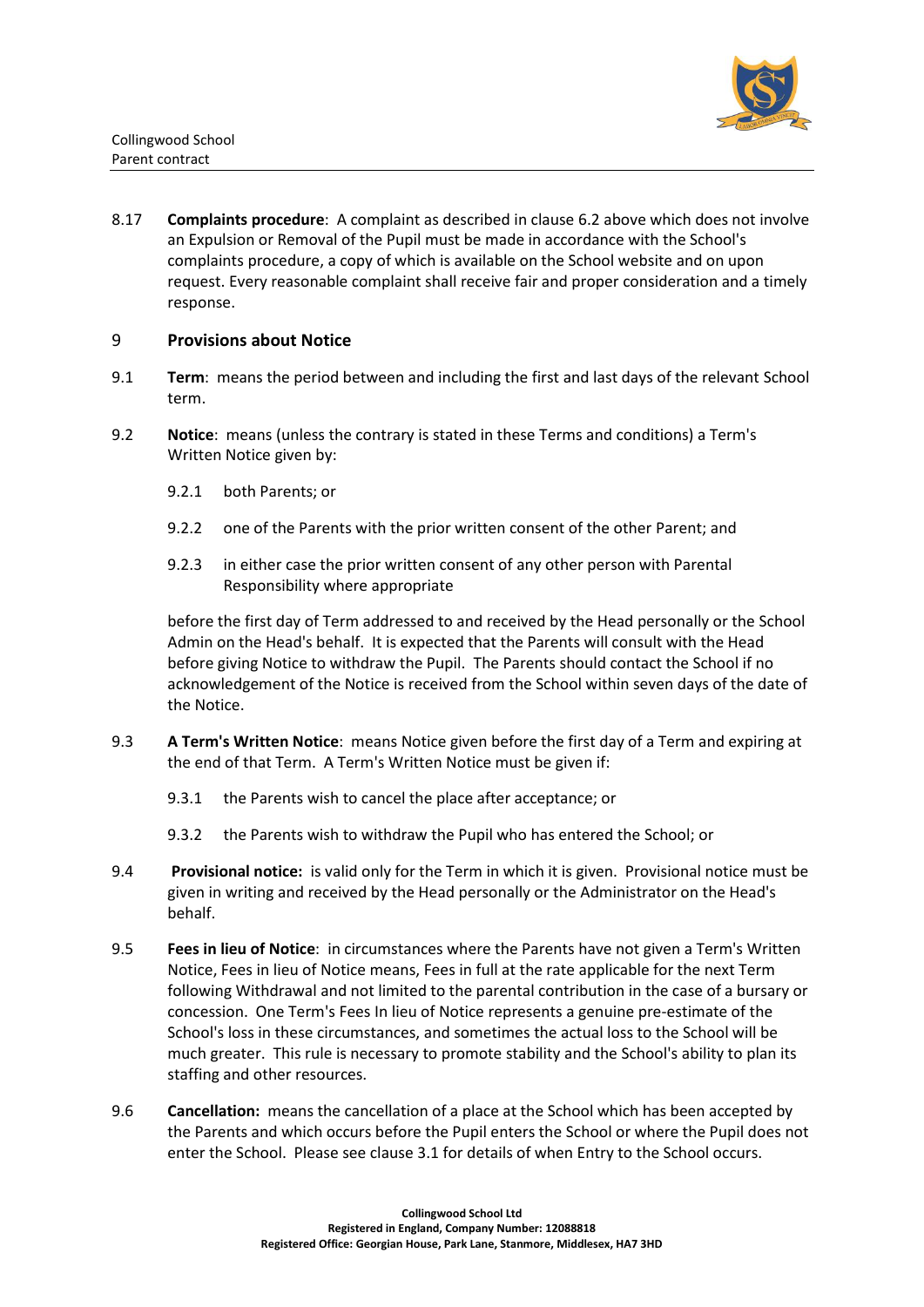

- 9.7 **Cancellation rights:** The Parents may cancel this agreement at any time within 14 days of the date of the acceptance form. In such circumstances the Acceptance Deposit will be refunded together with any Fees paid pro-rated if the School has provided any educational services under this agreement.
- <span id="page-15-1"></span>9.8 **Cancelling a place offered in the Term before Entry:** The Cancellation of the place after acceptance can cause long-term loss to the School if it occurs after other families have taken their decisions about schooling for their children and after the expiry of the 14-day period described in clause 9.7 above. A genuine pre-estimate of loss is Fees for between one and five years. Nonetheless, the School agrees to limit the liability of the Parents to:
	- 9.8.1 one Term's Fees at the rate payable for the Term of Entry (not limited to the parental contribution in the case of a bursary or concession), less the Acceptance Deposit, payable as a debt immediately unless the place is filled immediately and without loss to the School if less than a Term's Written Notice of Cancellation has been given.
	- 9.8.2 The School reserves the right to offset the Acceptance Deposit if less than a Term's Written Notice has been given unless the place is filled immediately and without loss to the School.

If the place is filled immediately and without loss to the School, the right is reserved to retain a proportion of the Acceptance Deposit to cover the School's reasonable expenses in filling the place. Cases of serious illness or genuine hardship may receive special consideration on written request.

- 9.9 **Deferring Date of Entry:** The Parents may request to defer their date of Entry in writing at any time up to the start of the Term before Entry. The Head will consider the request, and subject to available places, will confirm in writing if this request can be agreed. If the change is accepted, the Parents are liable to pay a Term's Fee, which is due by the original Date of Entry. Upon Entry the Term's Fee will be credited against the Fees due. Fees and Notice will be governed by the rules set out in section 4 and section 9. If the Parents give Notice of Cancellation after the entry date is changed or give no Notice of Cancellation prior to the entry date, the Term's Fees will be retained in lieu of notice, less the Acceptance Deposit.
- 9.10 **Withdrawal:** means the withdrawal of the Pupil from the School by the Parents with or without Notice required under these Terms and conditions at any time after the Pupil has entered the School. Please see clause [3.1](#page-2-0) for details of when Entry to the School occurs. See also clause 9.3 and clause [9.11.](#page-15-0)
- <span id="page-15-0"></span>9.11 **Withdrawal by the Parents:** If the Pupil is withdrawn on less than a Term's Written Notice or excluded for more than 10 days for non-payment of Fees as set out in clause 4.6, Fees in lieu of Notice less the Acceptance Deposit will be due and payable as a debt immediately unless the place is filled immediately and without loss to the School.
- 9.12 **Prior consultation:** It is expected that the Parents, or duly authorised education guardian, will consult personally with the Head or with the Head's authorised deputy before Notice of Withdrawal is given by the Parents.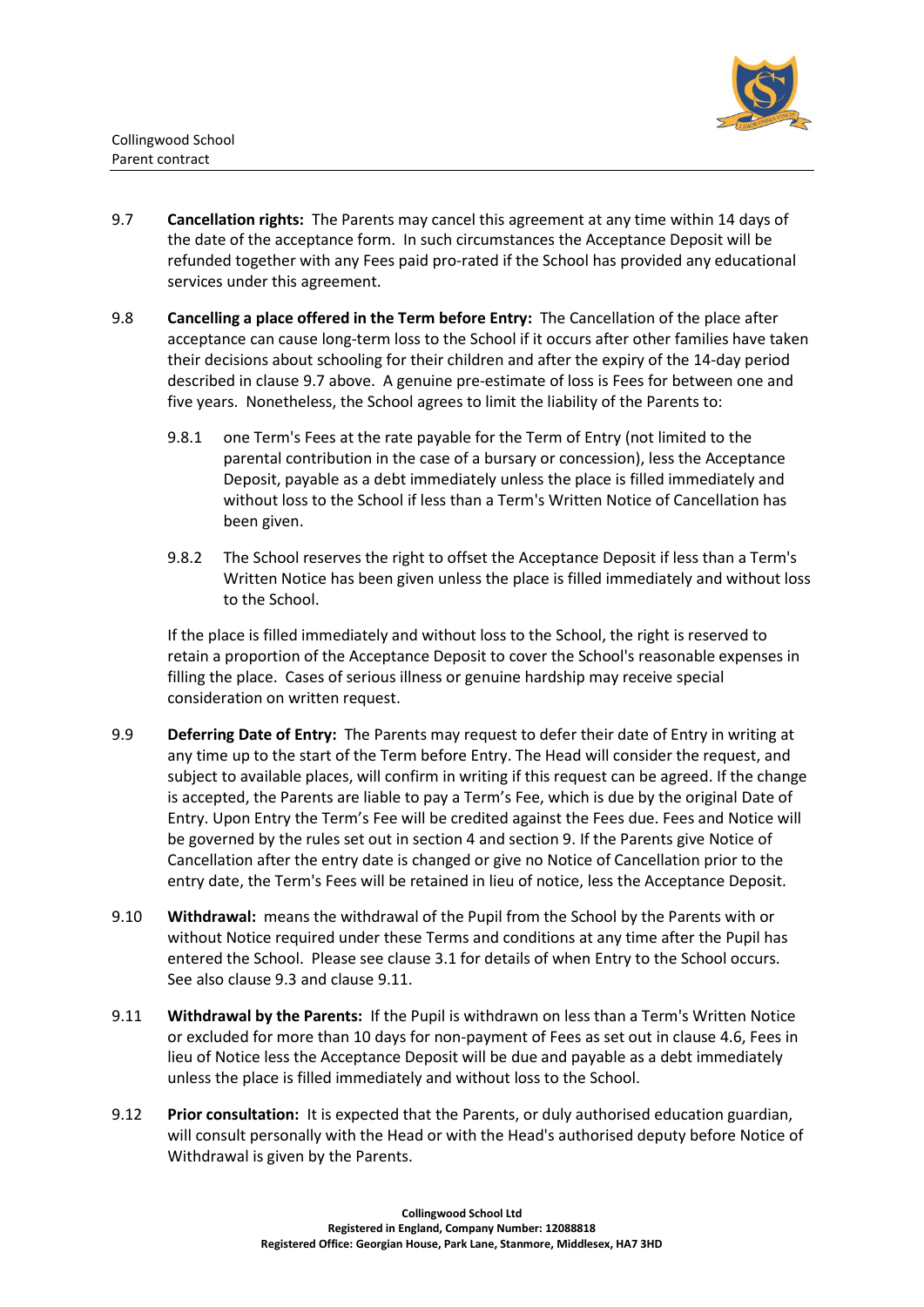

- 9.13 **Discontinuing extra tuition:** A Term's Written Notice is required to discontinue extra tuition or a Term's Fees for the extra tuition will be immediately payable in lieu of notice as a debt.
- 9.14 **Termination by the School:** The School may terminate this agreement on one Term's notice in writing sent by email or ordinary post. The School will not terminate this agreement without good cause and full consultation with the Parents. The Acceptance Deposit will be refunded without interest, less any outstanding balance of Fees. The School may terminate this agreement immediately where the Pupil does not have the appropriate immigration permission to live in the United Kingdom and to study at the School.

#### <span id="page-16-1"></span>10 **Events beyond the control of the parties**

- 10.1 **Force majeure:** An event beyond the reasonable control of the School or the Parents is a **Force Majeure Event** and shall include such events as an act of God, fire, flood, storm, war, riot, civil unrest, act of terrorism, strikes, industrial disputes, outbreak of epidemic or pandemic of disease, failure of utility service or transportation.
- <span id="page-16-2"></span>10.2 **Notification:** If either the School or the Parents is prevented from or delayed in carrying out its contractual obligations by a Force Majeure Event, that party shall immediately notify the other in writing and shall be excused from performing those obligations while the Force Majeure Event continues.
- 10.3 **Continued force majeure:** If a Force Majeure Event continues for a period greater than 90 days, the party who has provided notification under clause [10.2](#page-16-2) shall notify the other of the steps to be taken to ensure performance of its contractual obligations.
- 10.4 **Termination:** If the Force Majeure Event continues for a total period greater than 120 days, the party in receipt of notification under clause [10.2](#page-16-2) may terminate this contract by providing at least three working days' notice in writing to the other party.

#### <span id="page-16-0"></span>11 **General contractual matters**

11.1 **Data protection:** The School has a privacy notice which explains how the School will use the Parent's and the Pupil's personal data. This privacy notice is provided with the letter of offer. The privacy notice is also published on the School's website. The Parents must read this privacy notice in full before signing the acceptance form.

**Change:** The School, as any other, is likely to undergo a number of changes during the period of this agreement. For example, there may be changes in the staff, and in the premises, facilities and their use, in the curriculum and the size and composition of classes, and in the School rules and procedures, the disciplinary framework, and the length of School Terms. In addition, there may be the need to undertake a corporate reorganisation exercise and / or a merger or change of ownership may be necessary. For these reasons, the benefit and burden of this agreement may be freely assigned to another party at the discretion of the School.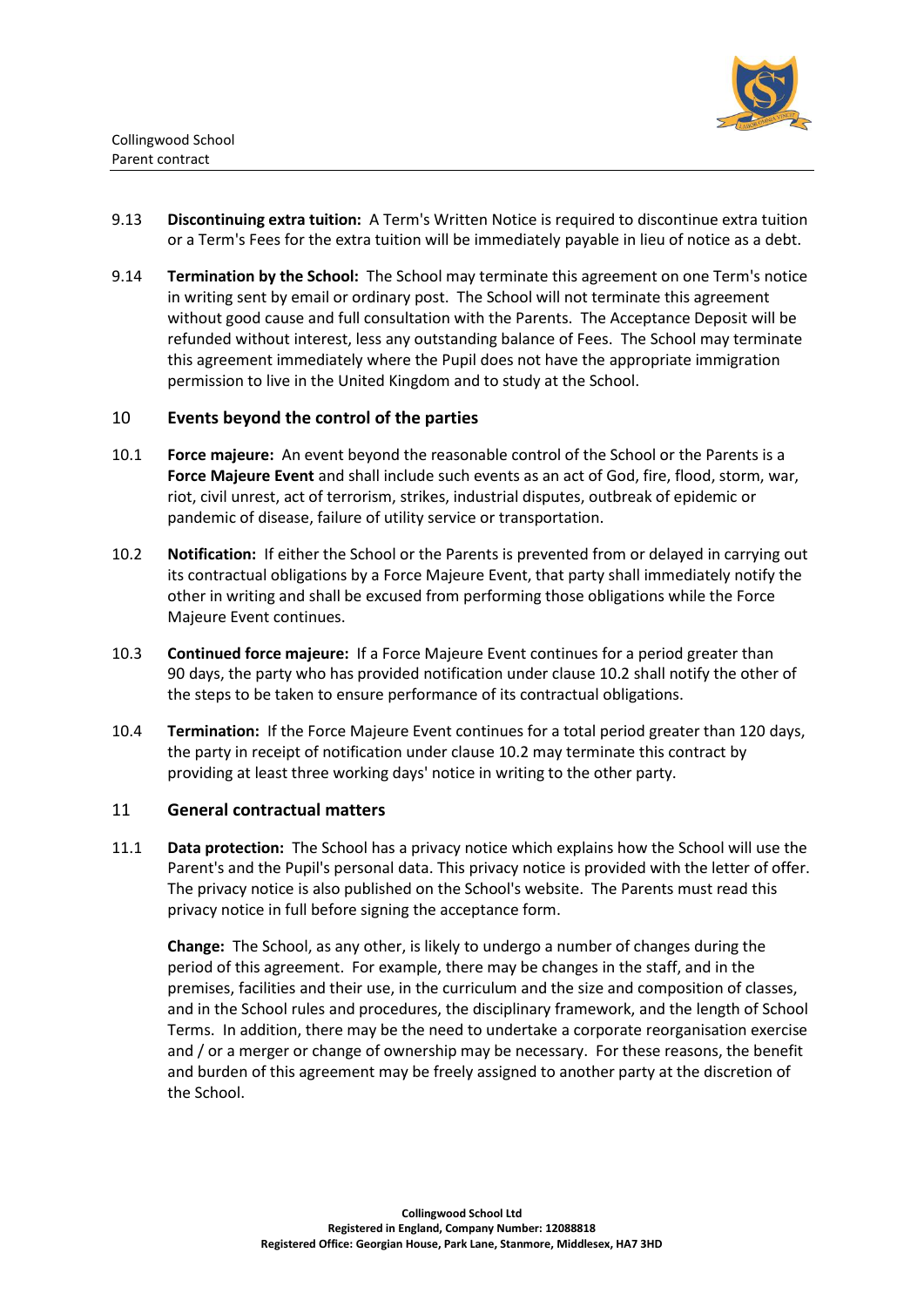

- 11.2 **Consumer rights:** Care has been taken to use plain language and to give clear explanations in these Terms and conditions. If any words alone or in combination infringe consumer rights laws or any other provision of law, they shall be treated as severable and shall be replaced with words which give as near the original meaning as may be fair. Nothing in these Terms and conditions affects the Parents' statutory rights.
- 11.3 **Consultation:** It is not practicable to consult with the Parents and the Pupil over every change that may take place. Whenever practicable, the School will use reasonable endeavours to ensure that the Parents will be consulted and provided with reasons for the change and where possible given at least a Term's notice in writing of:
	- 11.3.1 a change of ethos or culture; or
	- 11.3.2 a change in any physical aspect of the School which would have a significant effect on the Pupil's education or pastoral care; or
	- 11.3.3 a change of ownership of the School.
- 11.4 **Information for parents:** We provide parents of prospective pupils with information about the School and the educational services we provide in good faith. This information may be contained in the School's prospectus / website / promotional literature] or in statements made by staff or pupils during a visit or an open day. If the Parents wish to take account of the information provided to them when deciding whether to enter into this agreement, they should seek specific confirmation from the Head that the information is accurate before returning a completed acceptance form to the School.
- <span id="page-17-0"></span>11.5 **Third party rights:** Only the School and the Parents are parties to this contract. Neither the Pupil nor any third party is a party to this contract and shall not have any rights to enforce any term of it.
- 11.6 **Interpretation:** These Terms and conditions supersede any previously in force and will be construed as a whole. Headings, unless required to make sense of the immediate context, are for ease of reading only and are not otherwise part of these Terms and conditions.
- 11.7 **Jurisdiction:** This contract was made at the School and it, together with each matter relating to the provision of educational services by the School, is governed exclusively by the law of England and Wales and the parties submit to the exclusive jurisdiction of the Courts of England and Wales.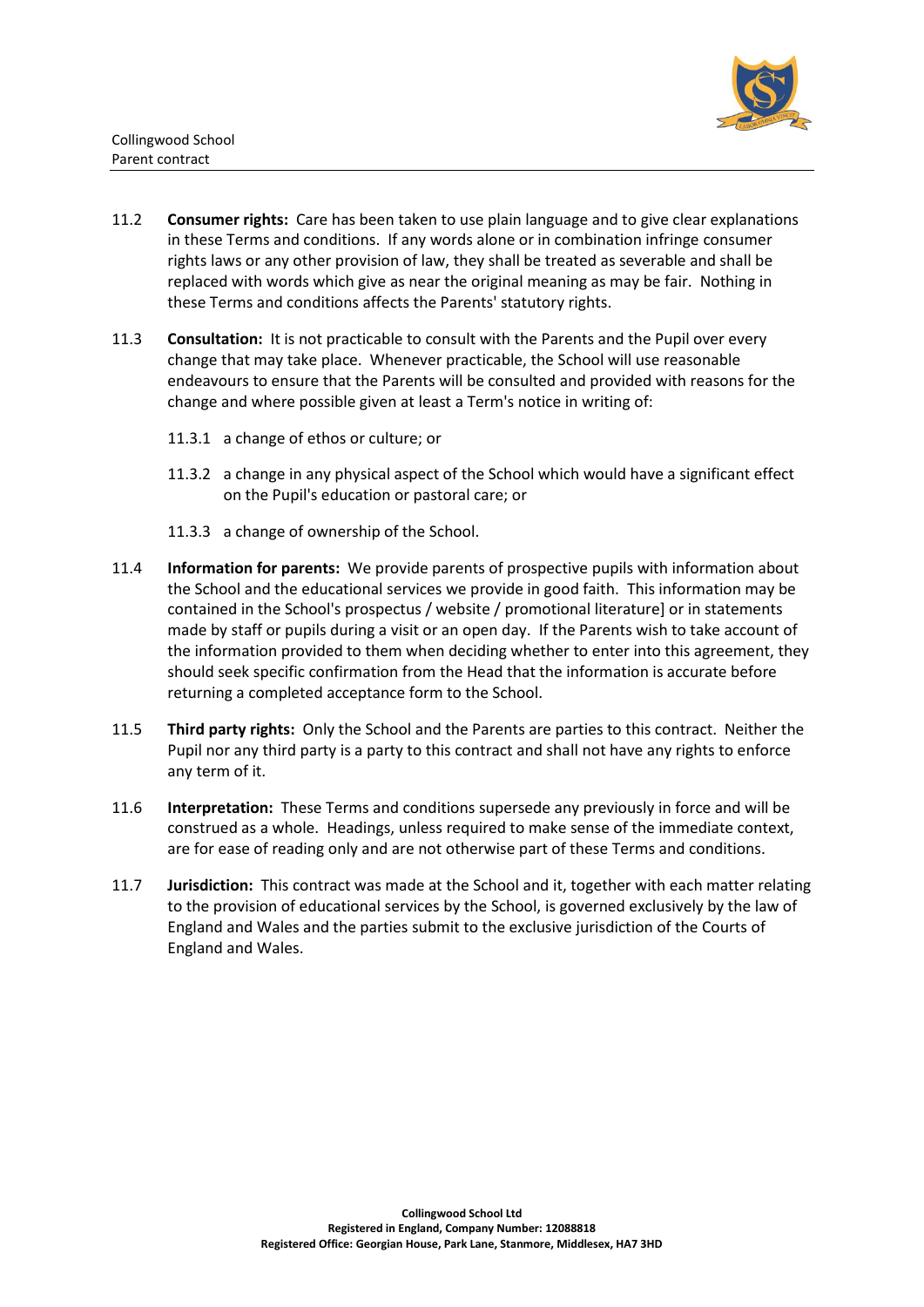

## **Schedule 1 Summary of clauses containing financial consequences**

| Event                                               | <b>Clause</b> |
|-----------------------------------------------------|---------------|
| Offer of a place and deposit                        | 3.3           |
| Refund or waiver                                    | 4.5           |
| Exclusion for non-payment                           | 4.6           |
| Late payment                                        | 4.7           |
| Fees following Expulsion                            | 8.11          |
| Fees following Removal                              | 8.13          |
| Fees in lieu of Notice                              | 9.5           |
| Cancellation rights                                 | 9.7           |
| Cancelling a place offered in the Term before Entry | 9.8           |
| Deferring Date of Entry                             | 9.9           |